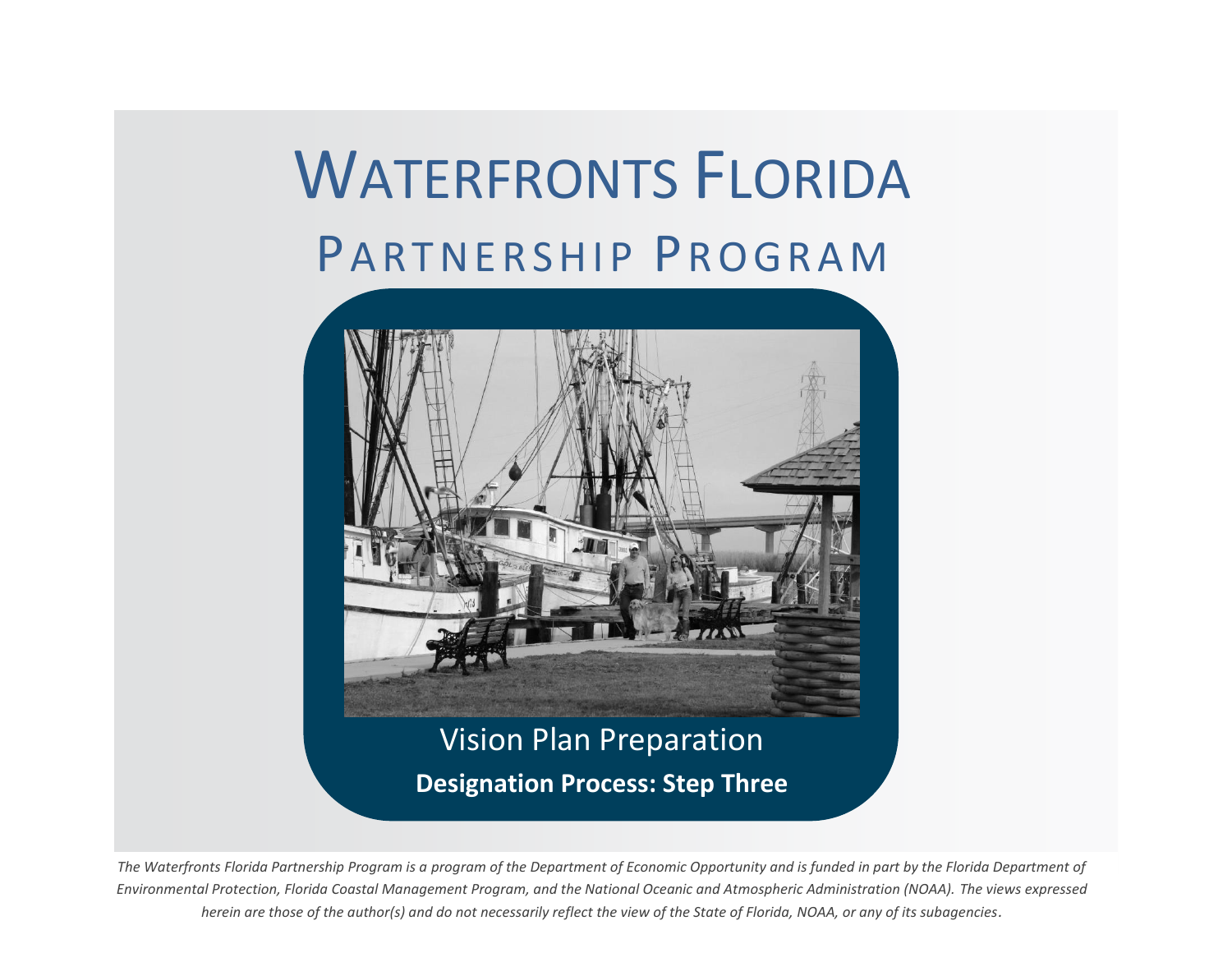"A thing is right when it supports the stability, integrity, and beauty of the community of life."

~Aldo Leopold

## Contents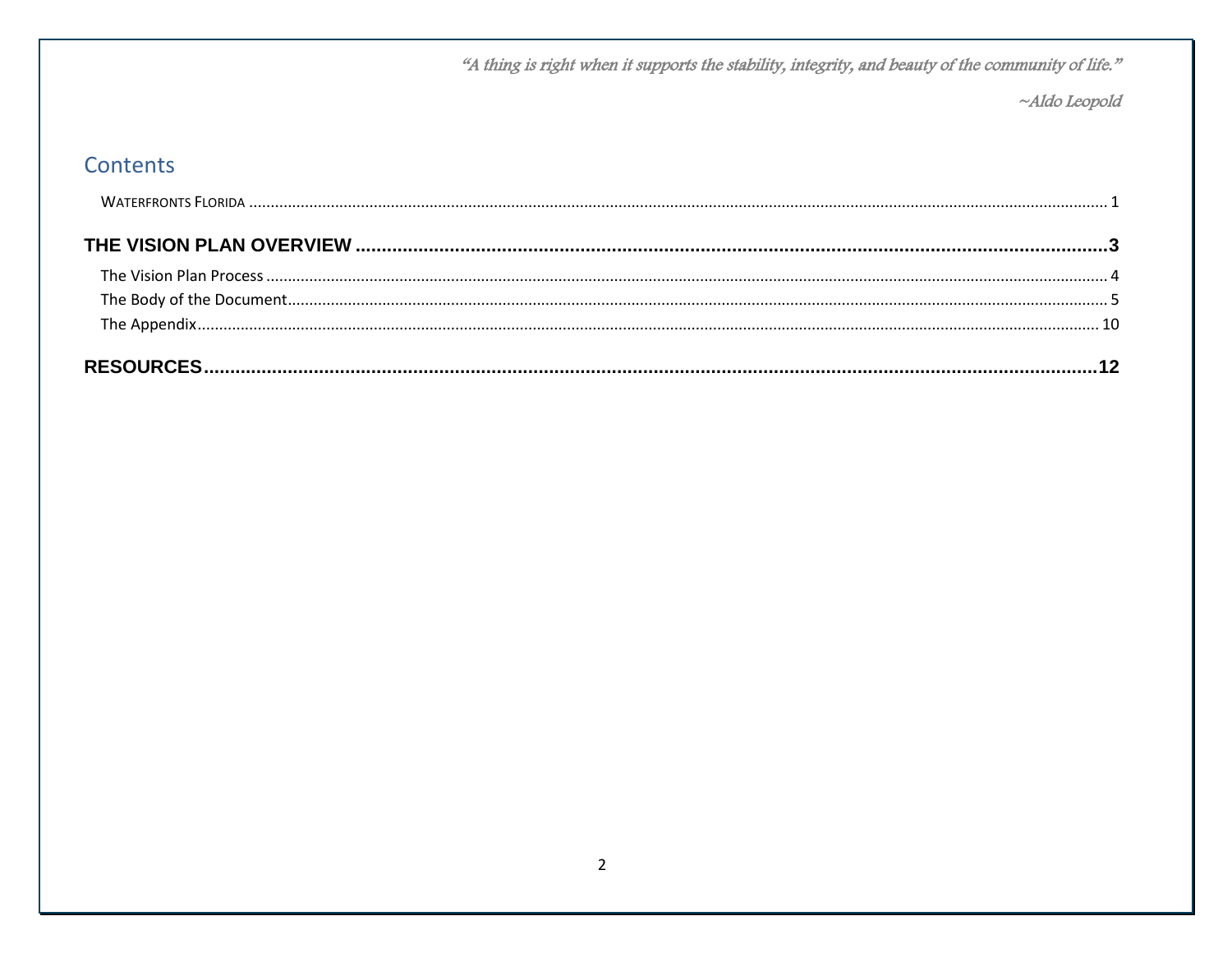"A thing is right when it supports the stability, integrity, and beauty of the community of life."

~Aldo Leopold

## <span id="page-2-0"></span>**The Vision Plan Overview**

The vision plan is the official record for what the community wants the waterfront to be in the future and the steps necessary for achieving this desired future. The plan should guide the partnership's day-to-day activities and should be updated as the local revitalization priorities evolve. The Waterfronts Florida Program requires vision plans of each of its designated partnership programs. Each Waterfronts Florida Vision Plan must contain the following components:

| The Body of the Document:                                    | The Implementation Plan~ Addressing party responsible for                                        |
|--------------------------------------------------------------|--------------------------------------------------------------------------------------------------|
| Title Page                                                   | implementing action, potential partners, possible funding<br>sources and timeline for completion |
| Acknowledgements                                             | <b>Visual Representations</b>                                                                    |
| <b>Table of Contents</b>                                     |                                                                                                  |
| <b>Executive Summary</b>                                     | <b>The Appendix</b>                                                                              |
| <b>Mission Statement</b>                                     |                                                                                                  |
| Introduction/History of the Area                             | The Visioning Process                                                                            |
| Boundaries of the Waterfronts Florida Designated Area        | <b>Community Events</b>                                                                          |
| Goals, Objectives & Strategies ~ Addressing each of the Four | Waterfronts Committee Organizational Chart                                                       |
| <b>Waterfronts Priority Issue Areas</b>                      | <b>Bylaws</b>                                                                                    |
|                                                              |                                                                                                  |

Each Waterfronts Florida Vision Plan should at minimum, have the above listed components. However, the actual content in each vision plan is expected to vary from community to community based on different needs of each of the state's diverse working waterfronts. The effectiveness of the local vision plan at outlining a clearly understandable and actionable future for the waterfront depends on the visioning process used to create the document. The visioning process is critical to the quality of the final visioning document. This manual describes the basic components of the vision plan and provides guidance on how to conduct a visioning process. It offers an initial instruction on how to create a vision plan. However, the Waterfronts Florida Program is available on a request basis for additional assistance and guidance on how to conduct a visioning process, create a vision plan, and implement the local vision. The plan should guide the partnership's day-to-day activities and should be updated as the local revitalization priorities evolve.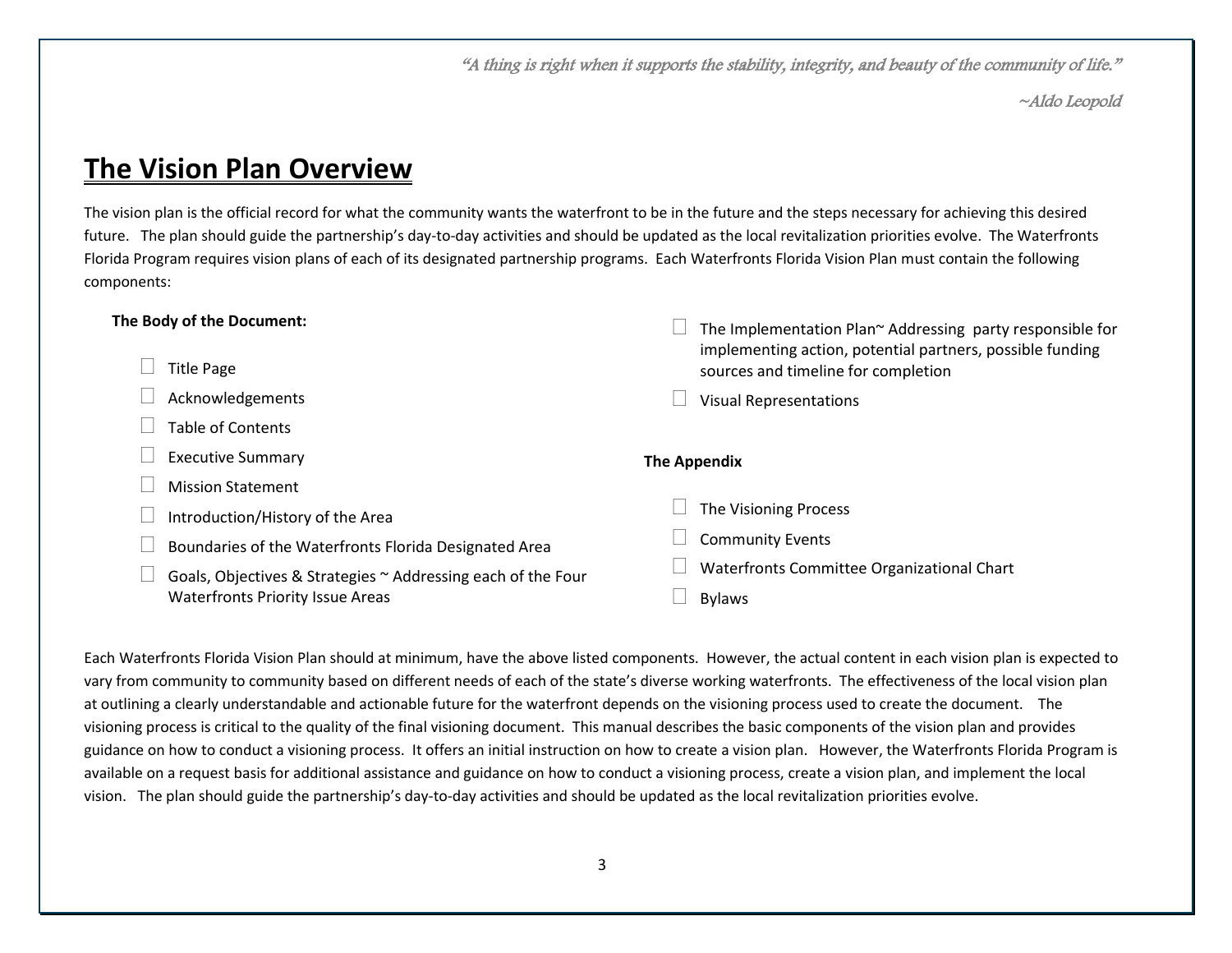"A thing is right when it supports the stability, integrity, and beauty of the community of life."

~Aldo Leopold

## <span id="page-3-0"></span>*The Vision Plan Process*

**First Steps**: The visioning process begins by reviewing any existing documents, plans, and regulations covering the designated Waterfronts Florida area; doing an inventory of local current conditions through surveys and photo inventorying exercises and other methods; and recruiting stakeholders to become involved in the visioning effort.

**The Process**: The vision plan requires that the partnership host a series of interactive workshops to gather input from a wide range of stakeholders in the community. The visioning process can include a design charrette, focus-group style break-out sessions, community mapping exercises, etc. The visioning process and resulting document identify the community's issues and plans for addressing the Waterfront Florida Partnership Program four priority areas:

- 1) Public access to the waterfront area;
- 2) Hazard mitigation;
- 3) Environmental and cultural resource protection; and 4) Economic enhancement

<span id="page-3-1"></span>**Implementation**: As part of the vision, the community develops an implementation plan with specific actions, timeframes and responsibilities for achieving the goals outlined in the vision.

In the **first year**, the local Partnership builds momentum by completing small and medium size projects and laying the groundwork for large project implementation.

During the **second year**, the community continues to implement its vision plan, focusing on incorporating its vision into the comprehensive plan and undertaking priority projects that will further its efforts to revitalize and preserve the working waterfront. The public dialogue and the partnerships developed with state agencies, private organizations and other Waterfronts Florida communities across the State will enable a designated community to identify and carry out proactive solutions to address community concerns.

## *Components of a Good Vision Plan*

The following are generally considered to be good components of a community vision plan. The format of the plan consists of *a body*, which could act as a stand-alone document, and an *appendix* which should provide additional information about your visioning process and your partnership. The plan will address, at a minimum, the four priority areas of Waterfronts Florida. It is anticipated that the plan will be adopted by the local governing board and appropriate components of the plan will be incorporated into the local government comprehensive plan.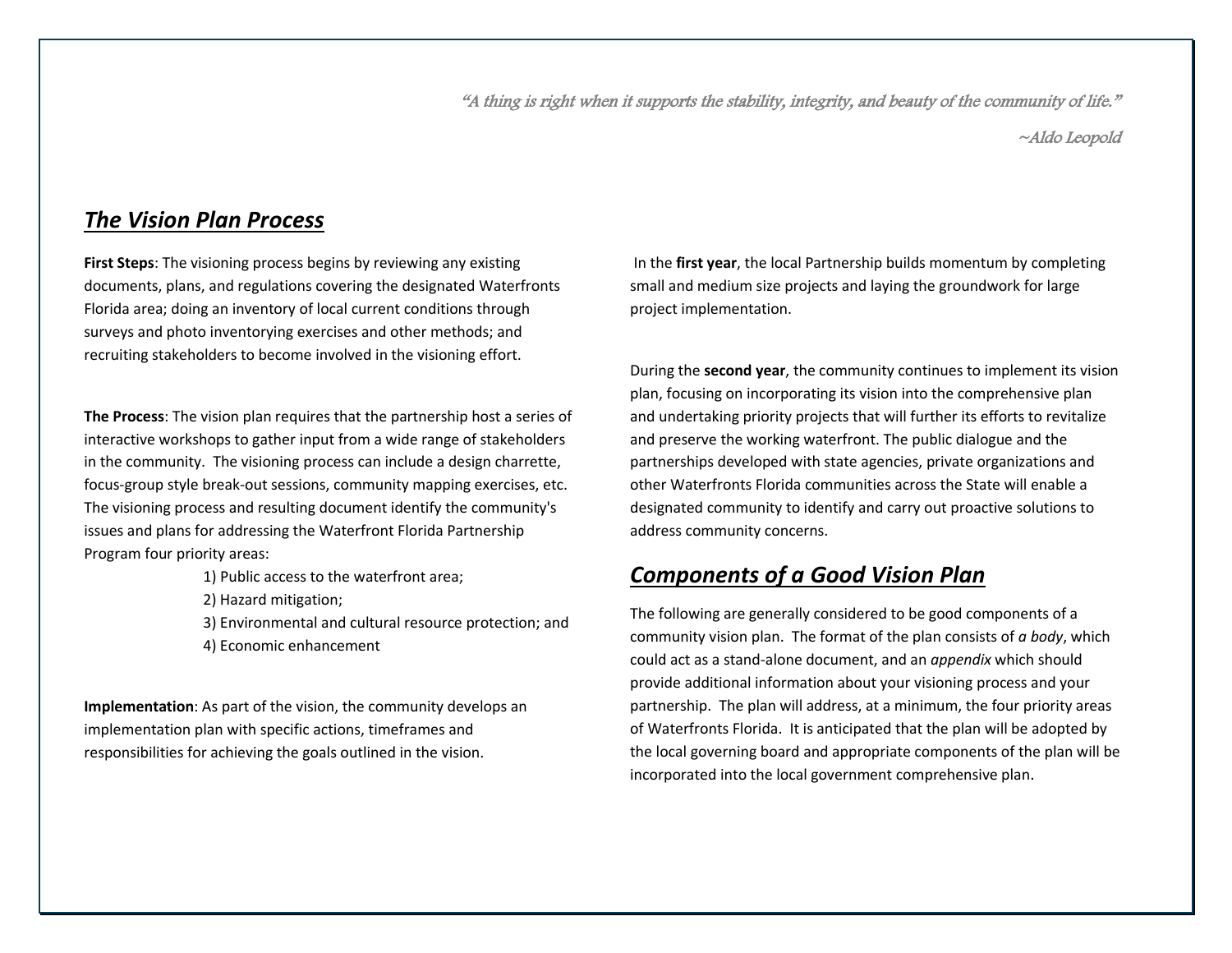~Margaret Meade

## *The Body of the Document*

## *Title Page*

Create a title page that best represents your community and what makes it special. Some communities in the past have come up with catchy slogans for the title of their Waterfronts Florida vision plan. Be sure to include a picture that represents your waterfront, the name of your community, the date it was created, and that it is a waterfront vision plan.

Additionally, every publication paid for with grant or match funding should include language that acknowledges the partnership between the Florida Department of Economic Opportunity (DEO), the Florida Department of Environmental Protection (DEP)/ Florida Coastal Management Program (FCMP) and the National Oceanic and Atmospheric Association (NOAA), along with department logos as shown below.



## *Acknowledgements*

The acknowledgements page should identify those who helped in writing, developing, photographing, editing, etc., of the vision document. Since this will be a public document, this will give those who helped a feeling of appreciation from their waterfronts partnership. This page also provides a picture that key stakeholders approved the contents of, and support implementation of, the plan.

## *Table of Contents*

Include a table of contents that outlines each of the main components of your vision document.

## *Executive Summary*

The executive summary should contain enough information for one to read the summary and grasp the vision and mission of the community, its overall major issues and goals, and the key objectives and strategies to reach those goals, without becoming bogged down with details. The executive summary can be used as a handout to interested parties without providing the entire vision document.

## *Vision & Mission Statement*

Each Vision Plan should have vision and mission statements. The vision Statement can be one adopted previously by the City, County or task force. The Vision Plan will have a mission statement developed to achieve the "vision". Mission statements will probably change over time – more frequently than a vision statement will*.*

## *Vision Statement*

An effective Vision Statement will convey what changes are preferred in order to create the desired future of the community. The vision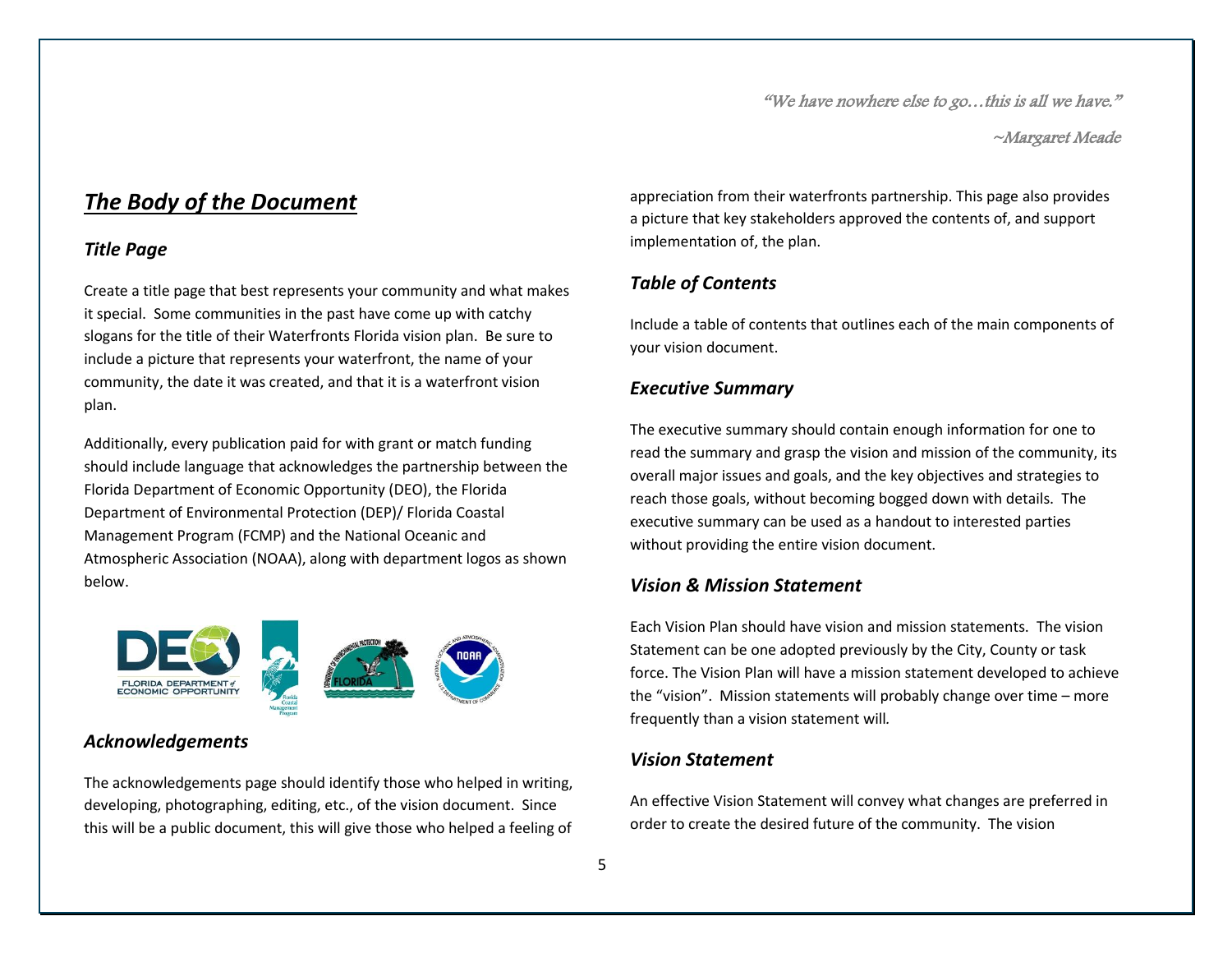~Margaret Meade

statement describes the desired situation as if it exists today. Write in the present tense. While crafting the statement, remember that you're describing the dream of your communities' highest potential.

#### *Mission Statement*

An effective mission statement must resonate with the people who are creating the waterfront vision as well as those who will be asked to support the implementation of the vision (e.g. political bodies or grants programs). It must express its purpose in a way that inspires innovation, commitment and support from those who are a part of the waterfront revitalization effort.

The mission statement should answer the following questions:

- **The purpose**: What are the needs or issues that must be addressed?
- **The business:** How are we going to address these needs?
- **The values:** What principles or beliefs guide your work?

## *Introduction/History of the Area*

This section should provide an introduction to the document and give a brief history of the waterfront area describing significant changes to the local economy and built and natural environment that have occurred over the past 50 years. This section captures what the area represented in the past, it characterizes present challenges and opportunities facing the community, and it sets a stage for the description of what the local community wants to be in the future.

## *Boundaries of the Waterfronts Florida Designated Area*

Include a map of the designated waterfront planning area with clearly defined boundaries. Additional features such as land uses, vacant parcels, major roads and major public facilities may also be added to this or subsequent maps.

## *Goals, Objectives & Strategies: Addressing the Four Priority Issue Areas:*

- **1. Providing Public Access to the Waterfront**
- **2. Protecting Environmental and Cultural Resources**
- **3. Preventing Losses from Disasters**
- **4. Enhancing the Waterfront Economy**

Your vision plan should address, at a minimum, the four priority areas and should include the following components:

- **Goals** ~ Goals are statements that when met mean that the program is successful and the mission and vision have been achieved. Remember to keep your goals specific. If goals are vague, it is very difficult to tell when they are achieved.
- **Objectives** ~ Objectives are specific, measurable milestones along the way to achieving your goals. It should state *what* and *when* and a result that can be observed, demonstrated or proved. There should be more than one objective for each goal and the objectives should be easy to understand, as well as consistent with your goals.
- **Strategies ~** Strategies are methods to accomplish objectives and reach goals. Strategies could include comprehensive plan or land development code changes necessary to meet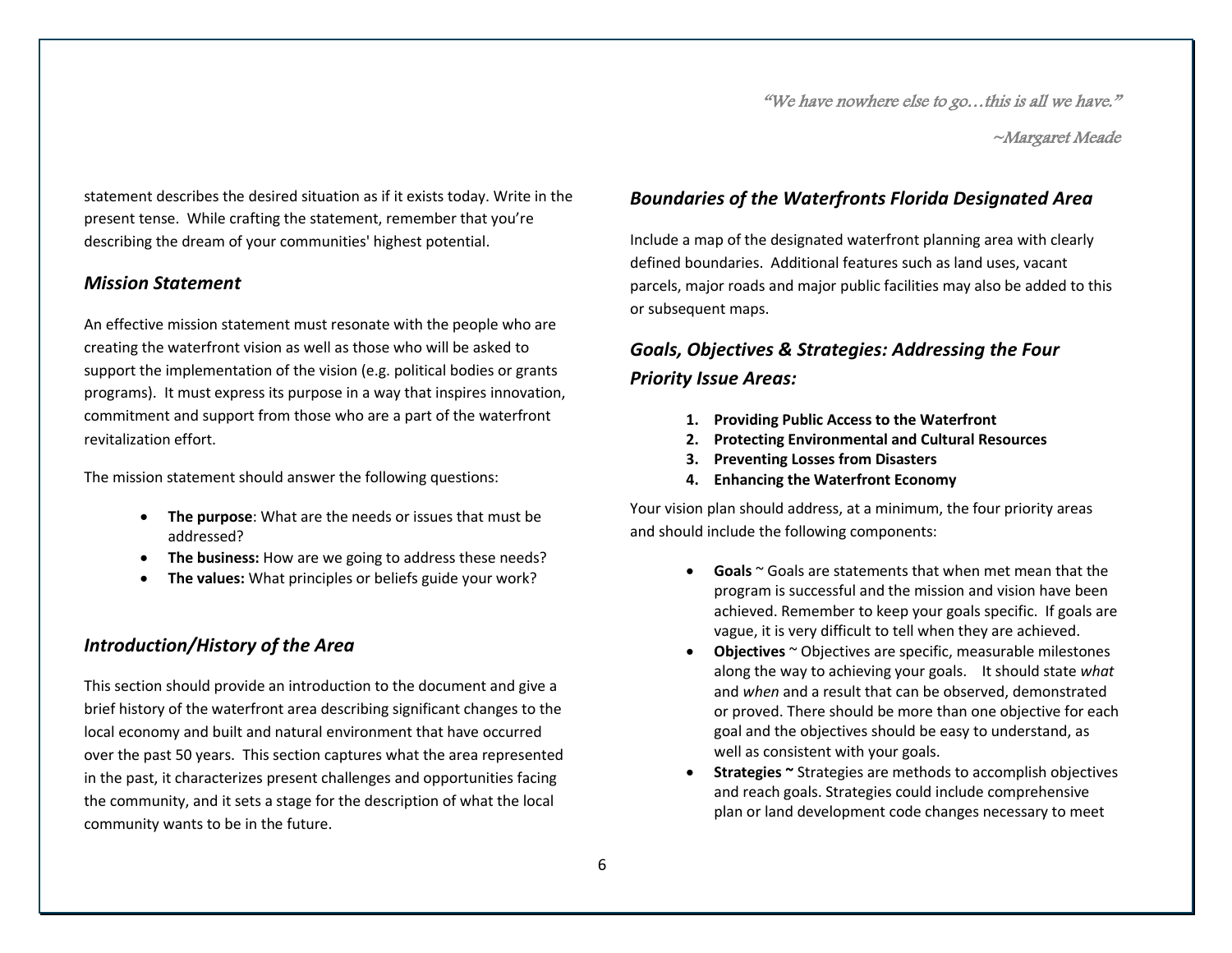~Margaret Meade

your goals and objectives. (*See Goodwin book, Land Use Development Controls and Incentives, pp. 78-83).* **Note: Sample goals, objectives and strategies are located in the Resources section of this document.**

#### *The Implementation Plan*

Outlining a plan of action prior to initiating redevelopment efforts will be critical to your community's success. Redevelopment does not happen overnight. After spending the better part of a year developing your community's vision, it is very easy for a community to lose momentum and focus as enthusiasm and support efforts tend to languish or disappear. Therefore, it is critically important for a community to prioritize both long- and short-term goals and to include large-scale and small-scale and community-driven goals for the revitalization process in order to avoid such lapses.

- *1. Short-Term Goals ~ Short*-term goals provide for small, measured successes that give the community a sense of accomplishment. Make decisions on what your short-term goals are. Determine what steps or priority actions can be achieved within a relatively short period of time to represent small 'wins' for your community. These will allow your community to see the progress that Waterfronts Florida is making and give everyone involved incentive to keep moving forward.
- *2. Long-Term Goals ~* Long-term goals keep a community from getting off-track in the long run. Determine what you want your waterfront area to be like five years from now, then ten years, fifteen, and so on. Then prioritize which goals will be

implemented within this longer time frame based on funding, resources, time, and partnerships.

*3. Community-Oriented Goals ~* Just as vision plans should have a diversity of long, mid, and short range goals, each plan should also have a mixture of community-oriented government oriented goals. Community-oriented goals usually describe projects or programs that can be implemented by volunteers independent of government support. Not every goal will neatly fall within one of these two categories as most projects will likely require collaboration between government and citizens. However, the vision plan should not exclusively contain policy recommendations or capital improvement projects that require government support to implement.

Once you summarize your short- and long-term and community-driven goals, you must provide the following information:

- Name the person responsible for taking the lead in the project.
- Name the partners who will assist in the project's implementation.
- State the funding sources available or to be sought to pay for implementation of the project.
- Formulate a timeline when each project should be completed.
- Write an evaluation plan that will enable you to measure whether or not you have successfully met each action step. In other words, what indicators would you use to track these revitalization efforts?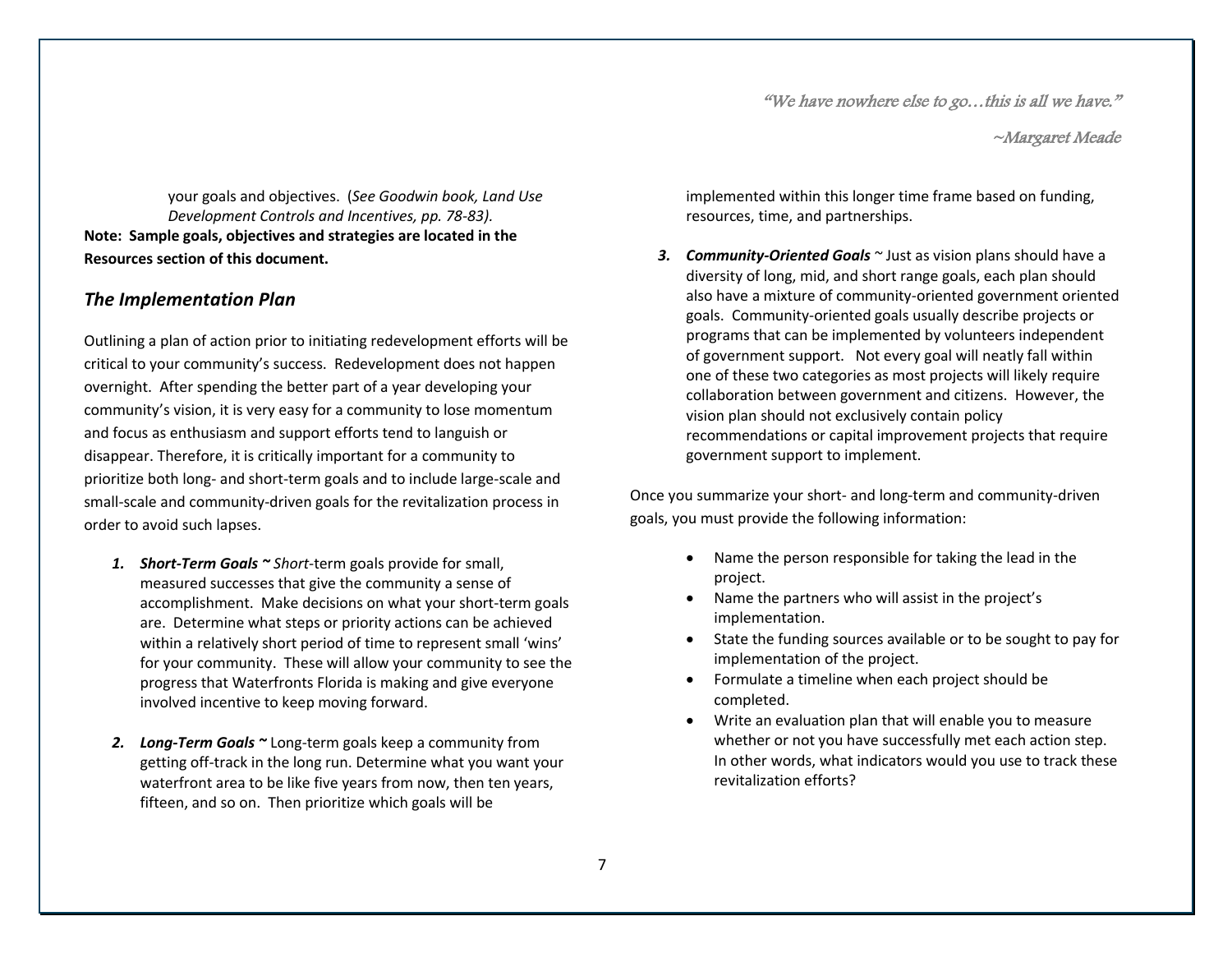~Margaret Meade

Choose a format to present this information which will most benefit your community. An example spreadsheet has been provided below; however, it is not able to capture all of the information and some summary paragraphs would be necessary to answer the questions posed above.



Apalachicola Pier, 1977. *Source: State Archives of Florida, Florida Memory, http://floridamemory.com/items/show/242367*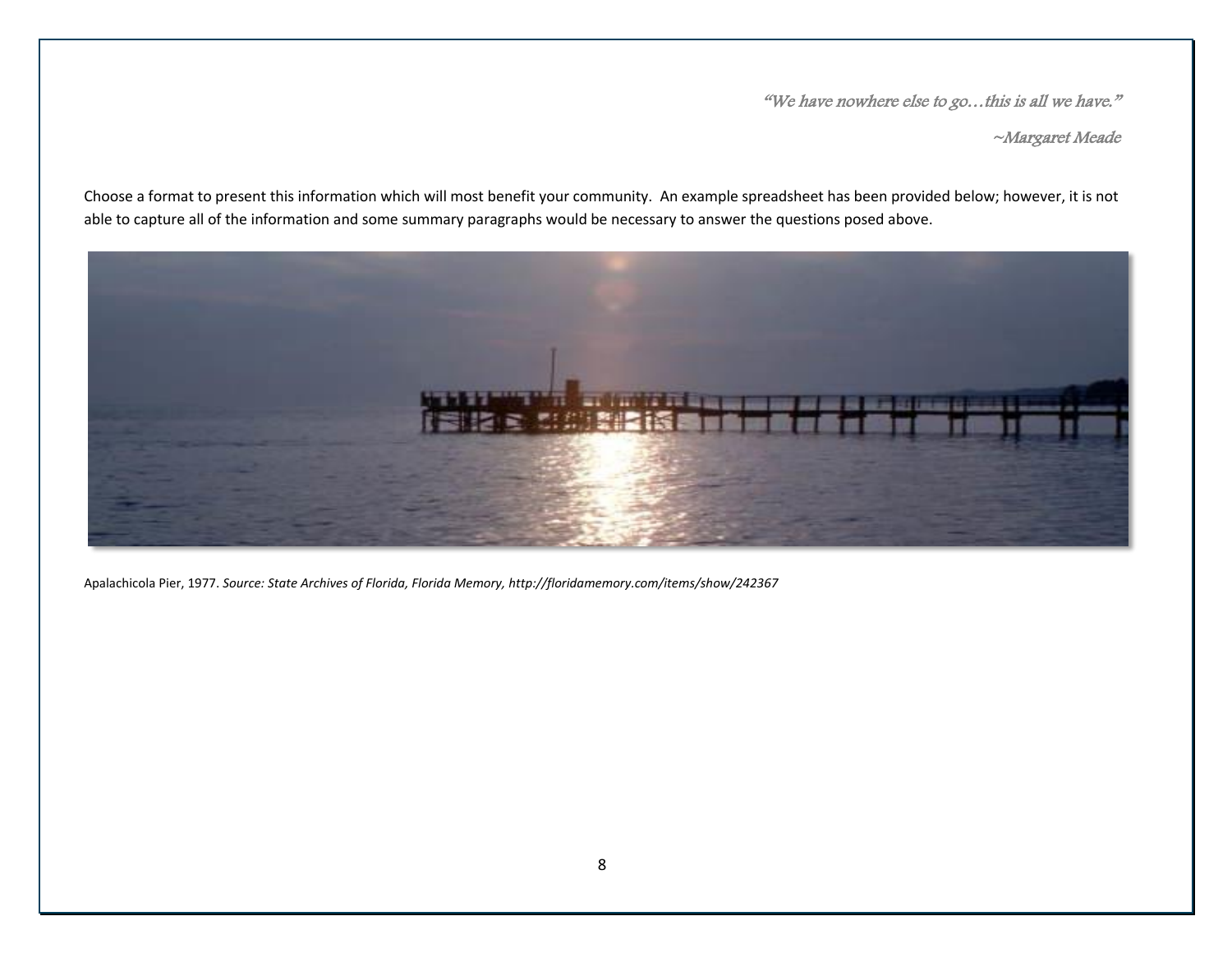~Margaret Meade

## *Sample Implementation Plan:*

## **WATERFRONTS FLORIDA PRIORITY ISSUE AREA:**

## **NATURAL AND ENVIRONMENTAL PROTECTION**

|              | Strategy 1: Reduce direct discharge of storm water into waterways                                                                                                                                                                                                                                        |                      |                                                                                                                                                                       |                                    | <b>Priority/Timeline</b> |      |        |      |      |
|--------------|----------------------------------------------------------------------------------------------------------------------------------------------------------------------------------------------------------------------------------------------------------------------------------------------------------|----------------------|-----------------------------------------------------------------------------------------------------------------------------------------------------------------------|------------------------------------|--------------------------|------|--------|------|------|
|              | <b>Action</b>                                                                                                                                                                                                                                                                                            | <b>Lead Role</b>     | <b>Potential Partners</b>                                                                                                                                             | <b>Possible Funding Sources</b>    | 2015                     | 2016 | 2017   | 2018 | 2019 |
| 1.1:<br>1.2: | Connect existing storm water<br>system to existing retention<br>and detention ponds at the<br>Bagdad Mill Site Park when<br>available.<br>Use native vegetation or a<br>natural filter, such as bald<br>cypress trees in retention and<br>detention ponds at Mill Site<br>Park and elsewhere in village. | Santa Rosa<br>County | Natural and<br><b>Environmental Resource</b><br>Protection<br>subcommittee,<br><b>Blackwater River</b><br>Foundation, Florida Dept.<br>of Environmental<br>Protection | Santa Rosa County Grant<br>Funding |                          | X    | X<br>X |      |      |
| 1.3:         | Create a plan for storm water<br>management for the village.                                                                                                                                                                                                                                             |                      |                                                                                                                                                                       |                                    |                          |      | X      | →    | X    |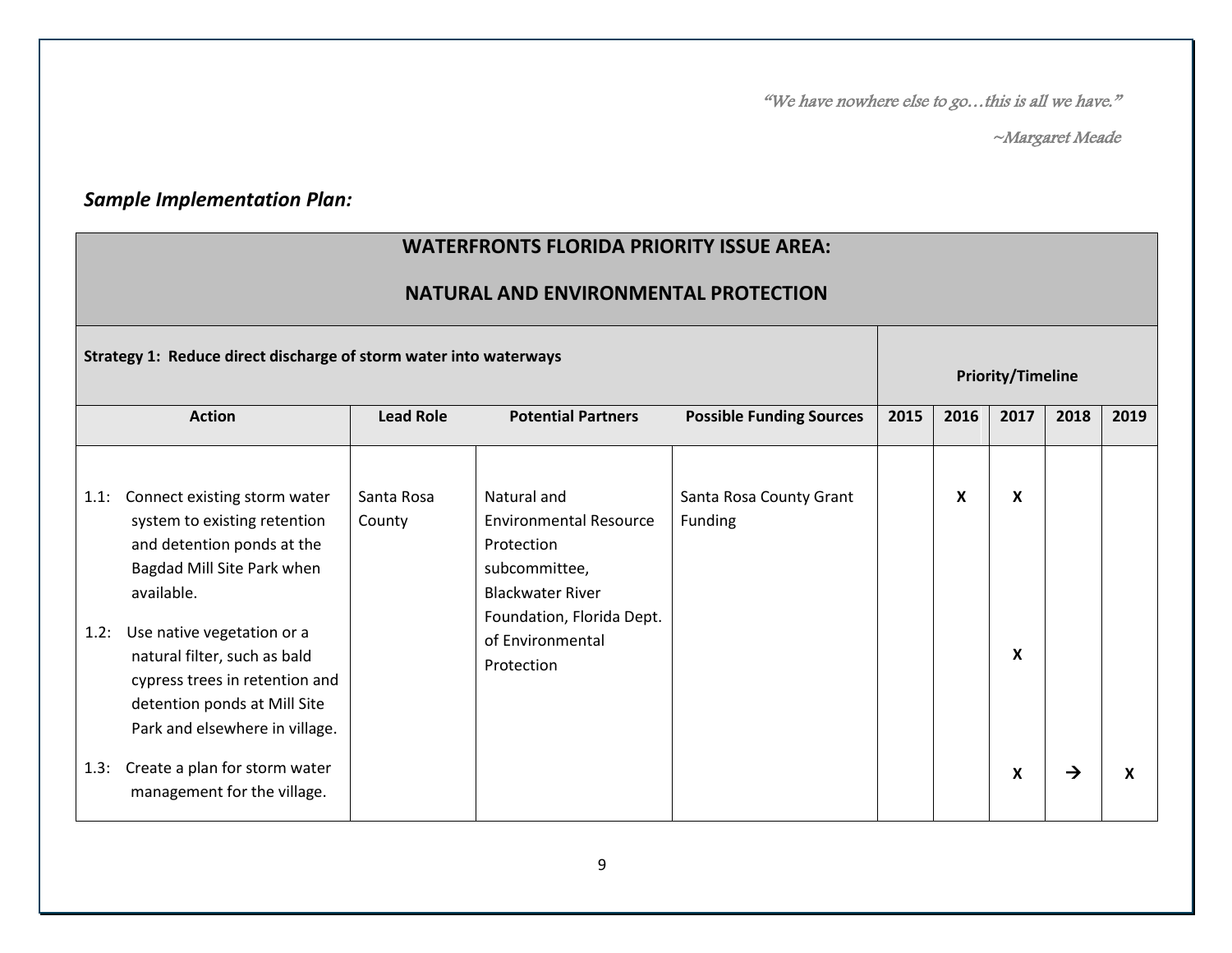"The fruits of a tree are bitter – or do not develop at all – if there are serious problems at the roots."

~Anonymous

#### *Visual Representations*

Visual representations are an excellent way to bring your goals to life and can offer more to your vision than just plain text. Document your waterfront area, as well as the people involved in the public visioning process, and include them in your vision document.

Four general types of graphics (taken from *A Guide to Community Visioning,* Oregon Visions Project, 1993):

- **Data graphics**: display or translate statistics (graphs, tables, pie charts, etc.).
- **Maps**: present land form information (jurisdictional, land use, site maps, etc.).
- **Planning and Architectural Graphics:** provide 2D/3D perspectives on future environments (design features or development concept graphics).
- **General Illustrations:** general illustrations of present and/or future community elements (artist's concepts, sketches, photographs, etc.).

## <span id="page-9-0"></span>*The Appendix*

#### *The Visioning Process*

Outline how your written vision came to fruition by describing the advance preparations made, the process used to develop the plan, who was involved, the number of meetings, and the overall results of the process.

#### **Advance Preparations**:

- How was the public visioning process advertised or promoted?
- $\bullet$

#### **Community Visioning Meetings:**

- Who was involved?
- Outline meeting dates and attendance numbers
- What visioning process and/or techniques were used? **Results:**

• What were the overall outcomes of the meeting(s)? **Lessons Learned**:

 What were the major lessons learned to improve planning the next time around?

*(See Guiding the Way to Waterfront Revitalization: Best Management Practices, pp 16-22*).

#### *Bylaws*

If already adopted, include a copy of your partnership's bylaws as approved by the county/city for the purpose of regulating activities

#### *Community Events*

Make a list of any events, festivities or celebrations that your community currently hosts that make it unique, as well as any newly planned events that are a result of the visioning process.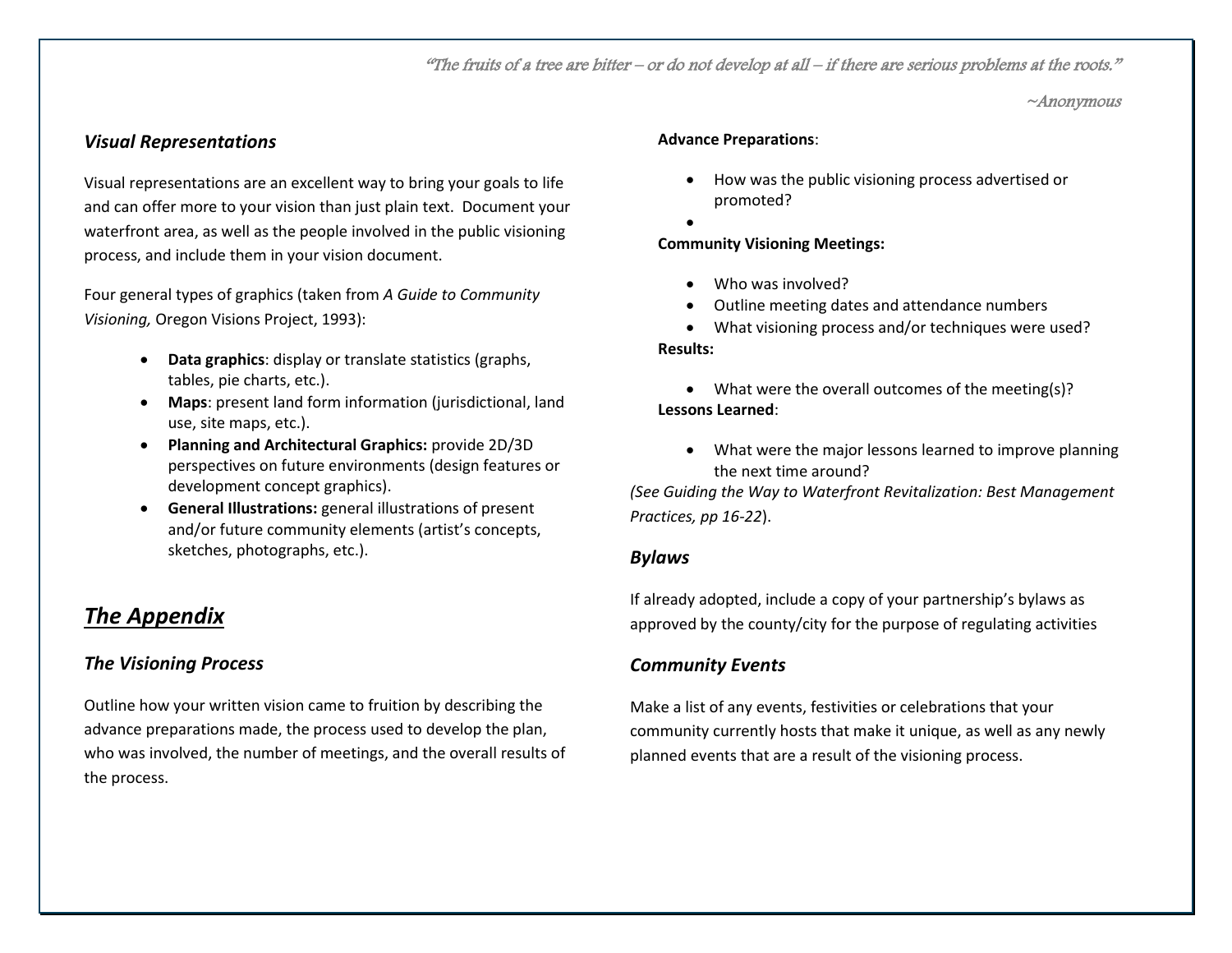"The fruits of a tree are bitter – or do not develop at all – if there are serious problems at the roots."

~Anonymous

#### *Waterfronts Steering Committee Organizational Chart*

Include an organizational chart of your Waterfronts Florida steering committee. If subcommittees have been formed, you may want to include this organizational structure as well. Typically partnerships are structured in the following manner:

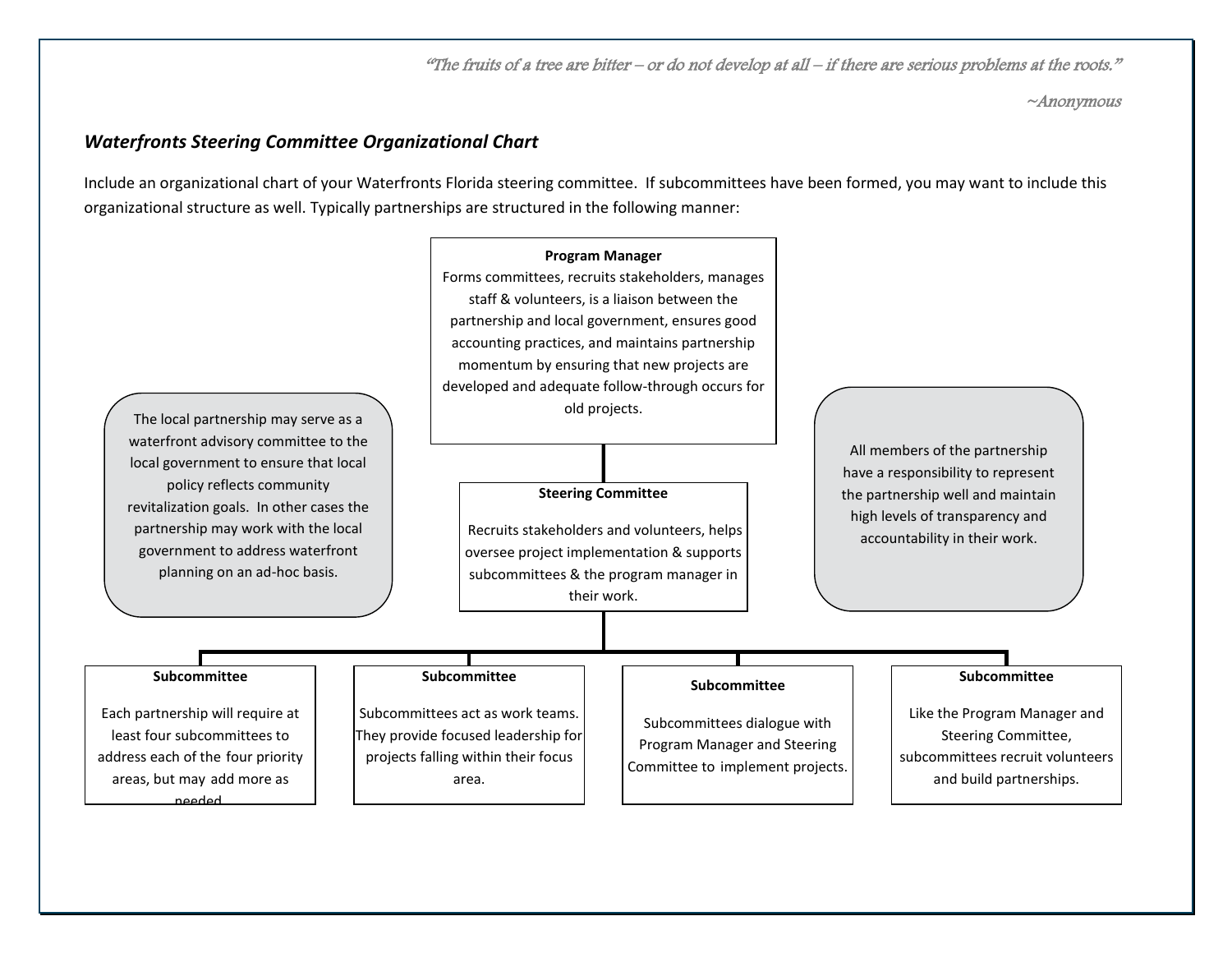"Create plans that are used…preferably not as dust collectors."

~Anonymous

## <span id="page-11-0"></span>**Resources**

.

#### *Sample Goals, Objectives & Strategies:*

**Goal:** Create an organizational structure that will implement the Waterfronts Florida Vision.

**Objective 1:** Ensure there is a strong volunteer network to provide support to the partnership.

**Strategy 1.1:** Conduct volunteer recruitment meetings throughout the community to increase the number of volunteers.

**Strategy 1.2:** Partner with other local organizations to pool volunteers.

**Objective 2:** Create partnerships with local government officials and agencies to support projects outlined in the vision.

**Strategy 2.1:** Invite and encourage staff of local government agencies to attend monthly partnership meetings.

**Strategy 2.2:** Visit local government offices to personally distribute the Waterfronts Florida Vision and discuss its goals and objectives.

## *Graduate Waterfronts Florida Community Vision Plans on the Web:*

Each Waterfronts Florida Program Vision Plan is available on the Waterfronts Florida Program Designated Community Web Pages. The directory of Designated Community can be found here: [http://www.floridajobs.org/community-planning-and-development/programs/comprehensive](http://www.floridajobs.org/community-planning-and-development/programs/comprehensive-planning/planning-initiatives-and-programs/waterfronts-florida-program)[planning/planning-initiatives-and-programs/waterfronts-florida-program](http://www.floridajobs.org/community-planning-and-development/programs/comprehensive-planning/planning-initiatives-and-programs/waterfronts-florida-program)